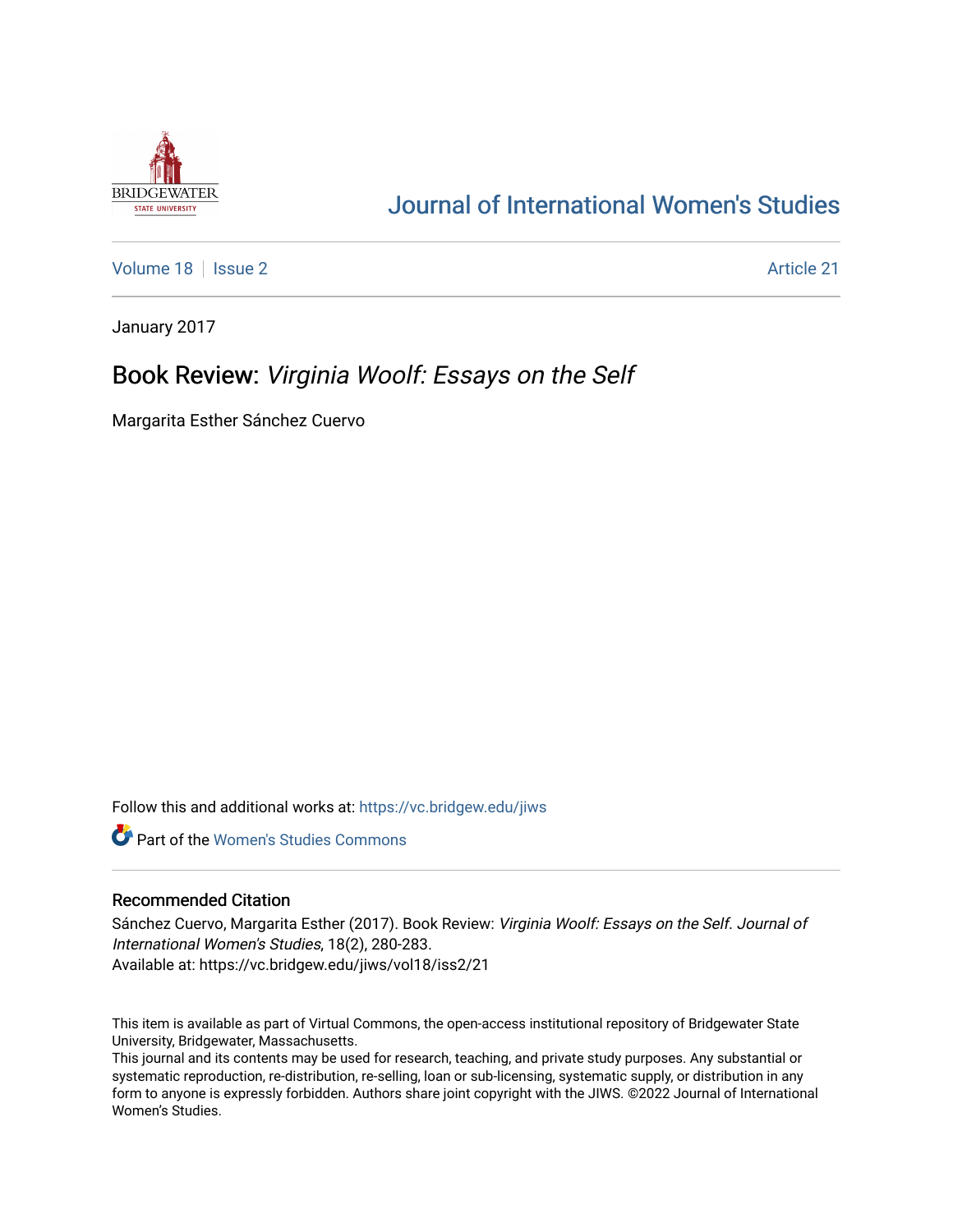#### Sánchez Cuervo: Book Review

This journal and its contents may be used for research, teaching and private study purposes. Any substantial or systematic reproduction, re-distribution, re-selling, loan or sub-licensing, systematic supply or distribution in any form to anyone is expressly forbidden. ©2017 Journal of International Women's Studies.

## *Virginia Woolf: Essays on the Self***, Joanna Kavenna, 2014. Notting Hill Editions: London. 187 pages. Woolf's picture and Biography, Index, Kavenna's Introduction, Notes included. £14.99, hardcover.**

## Reviewed by: Margarita Esther Sánchez Cuervo<sup>[1](#page-1-0)</sup>

*Virginia Woolf: Essays on the Self*, by Joanna Kavenna, is the last printed collection of Virginia Woolf's essays. On this occasion, the theme of the book is the self which, as her author states in the introduction, "is central, in some way, to every essay" that she has selected. Virginia Woolf's essays have been compiled both during her lifetime and more or less continuously after her death. She was witness to the publication of *The Common Reader. First Series* (1925), and *The Common Reader. Second Series* (1932) by the Hogarth Press. Several posthumous books of essays were compiled by Woolf's husband, Leonard Woolf, also by the Hogarth Press. They were *The Death of the Moth and Other Essays* (1942), *The Moment and Other Essays* (1947), *The Captain's Death Bed and Other Essays* (1950), and *Granite and Rainbow* (1958). Her husband is also responsible for the publication of *Collected Essays, 4 Volumes* (1966-67). Subsequent publications of Woolf's essays have been made, bearing in mind several topics for which she is more wellknown, like literature, feminism and women's writing. In this line, collections like *On Women and Writing* (1979), edited by Michelle Barrett; *Selected Essays: Woman's Essays* (1992), and *Selected Essays: The Crowded Dance of Modern Life* (1993), edited by Rachel Bowlby; and *Killing the Angel in the House: Seven Essays* (1995), edited by Penguin Books, reflect these concerns. In a different vein, the book *The London Scene: Six Essays on London Life* (2006), shows Woolf's love for London; and *Selected Essays* (Oxford's World Classics) (2009), edited by David Bradshaw, is just another sample of some of her most famous texts. In addition to all these titles, *The Essays of Virginia Woolf*. VI Volumes (1987-2011), comprises all the essays that Woolf wrote from 1904 until she died in 1941. This final edition by Andrew McNeillie, who is responsible for the first four volumes, and Stuart Clarke, the editor of volumes 5 and 6, includes texts that had never been in book form before.

In *Essays on the Self*, Kavenna opposes our current interest in the self with Woolf's and other Modernist writers' preoccupation with the subjective self. With this topic in mind, Kavenna chooses a more or less known group of essays. For example, one of Woolf's visions of the self is analysed in "Modern Fiction," the famous essay that reflects her ideas about modernist literature and the dichotomy that she introduces between spiritualist and materialist writers. Woolf blames the method that is used in the creative practice of her time and that impedes writers their inner wish to venture beyond "life" and into "the dark places of psychology." Kavenna then focuses on

 $\overline{a}$ 

<span id="page-1-0"></span><sup>&</sup>lt;sup>1</sup> Margarita Esther Sánchez Cuervo is a lecturer at the University of Las Palmas de Gran Canaria (Spain). She finished her PhD at the University of Granada (Spain) which was awarded with distinction. Her thesis was on the rhetorical argumentation in the essays of Virginia Woolf. She has extensively researched Woolf's essays from a rhetorical perspective, and has published several articles on this topic in American and European journals such as *Virginia Woolf Miscellany* (2006), *Odisea. Revista de Estudios Ingleses* (2008), *ES. Revista de Filología Inglesa* (2010), *Philologie im Netz* (2013), *Neophilologus* (2015) and *Renascence. Essays on Values in Literature*, which will appear in 2016 with the paper called "The appeal to audience through figures of thought in Virginia Woolf's feminist essays".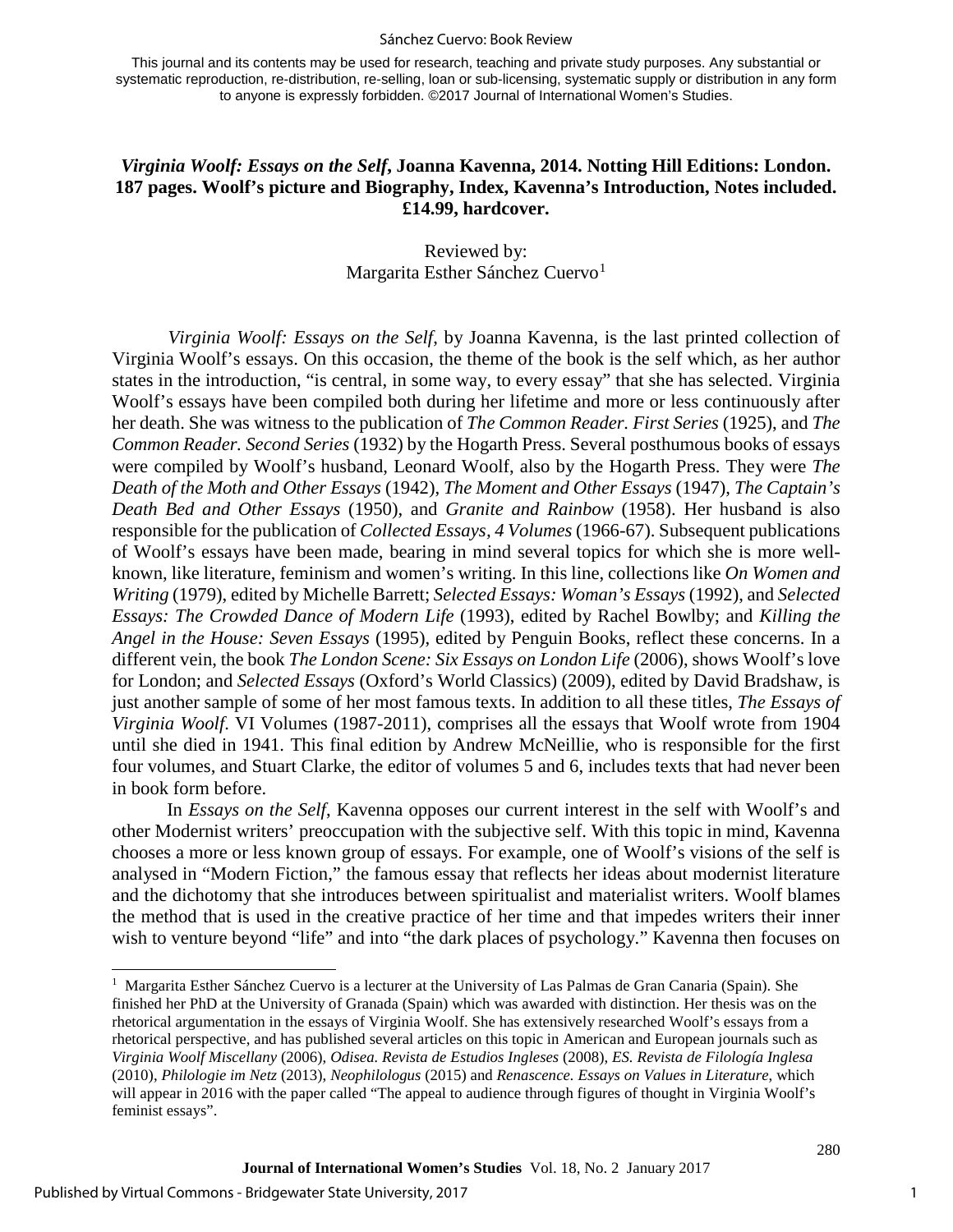another equally well-known essay, "Character in Fiction." This text was first read to the Cambridge Heretics in 1924 and on 30 October 1924 it was published by the Hogarth Press as we know it today, "Mr Bennett and Mrs Brown". Likewise, the author of the collection equals the subjective quality that is absent in materialist writers with the self that allows a novelist to create real characters. With this purpose, she considers that male and female novelists try to reflect convincing characters such as those devised by Arnold Bennett. In this author's opinion, only "real" characters may survive, but these characters do not represent, in Woolf's opinion, "the spirit we live by, life itself." Kavenna links the writer's attempt to show the self with the reader's subsequent effort to pursue it and "become him," that is, the writer himself, in "How Should One Read a Book." Likewise, in "A Letter to a Young Poet," Woolf states that bad poetry is "the result of forgetting oneself." However, poets must also write about other people when they have finished writing about self, or so she recommends to the young poet to whom she writes to in this essay.

A second group of essays is intent on a series of authors who, according to the author of the compilation, follow "the selective vision of the finite self" as it usually occurs with poets. One of these texts is on Coleridge, in the essay entitled "The Man at the Gate." Woolf wonders in the last part of the essay whether the great poet "filled a very few pages with poems in which every word is exact and every image as clear as crystal." Could this be proof of a true display of self? In the same line, Kavenna introduces the essay devoted to his daughter, "Sara Coleridge," who is presented as continuation of his father. As the main proof-reader and editor of her father's work, "she found that he was herself," and that "she was him." Another essay reviews the essayist William Hazlitt's work. Kavenna affirms that "his essays are emphatically himself" because he tells us accurately what he thinks and what he feels. Finally, in the essay "The Humane Art", about the letter writer Horace Walpole, it is worth mentioning Woolf's justification for Walpole's immortality: "For a self that goes on changing is a self that goes on living." Kavenna's words in the introduction of her book also echo this idea of Walpole speaking "not to the public at large but to the individual in private," thus stressing that "he speaks as himself, he has no reason to do anything else."

A celebrated essay which portrays some feminist issues is "Professions for Women", in which Woolf argues that part of the occupation of the woman writer of her time was to kill the Angel in the House that tried to impede women's artistic talent so as to lead them to more domestic pleasures. In the text, Kavenna says that "the selves of women were bound by a particular array of stymieing conventions, applied with reference only to their sex." Indeed, Woolf refers to the Angel as a pernicious creature that must be destroyed because it "would have plucked the heart out" of her writing; in that sense, the Angel did entail the destruction of the essayist's self that needed "a mind of [her] own" for expressing what she esteems to be "the truth about human relations, morality, sex." "Professions for Women" serves as preamble for a last group of essays that is related with Woolf's preoccupation with "traditions of power." According to Kavenna, this concern oppresses women in texts like "Thoughts of Peace in an Air Raid," wherein Woolf refers to women as "slaves who are trying to enslave." In these texts, Woolf's self is said to split into "warring fractions" as in "Evening over Sussex," where the essayist makes reference to "an erratic and impulsive self" and a further conjunction of selves that must collect themselves; or in "The Sun and the Fish," which shows her ponderings on the subject of an eclipse of the sun that befell in 1927. The book finishes with a brief extract from Woolf's diary where Kavenna focuses on the artist's utterance "I am I" as justification of her living and writing, thus trying to reinforce the emphasis on the self.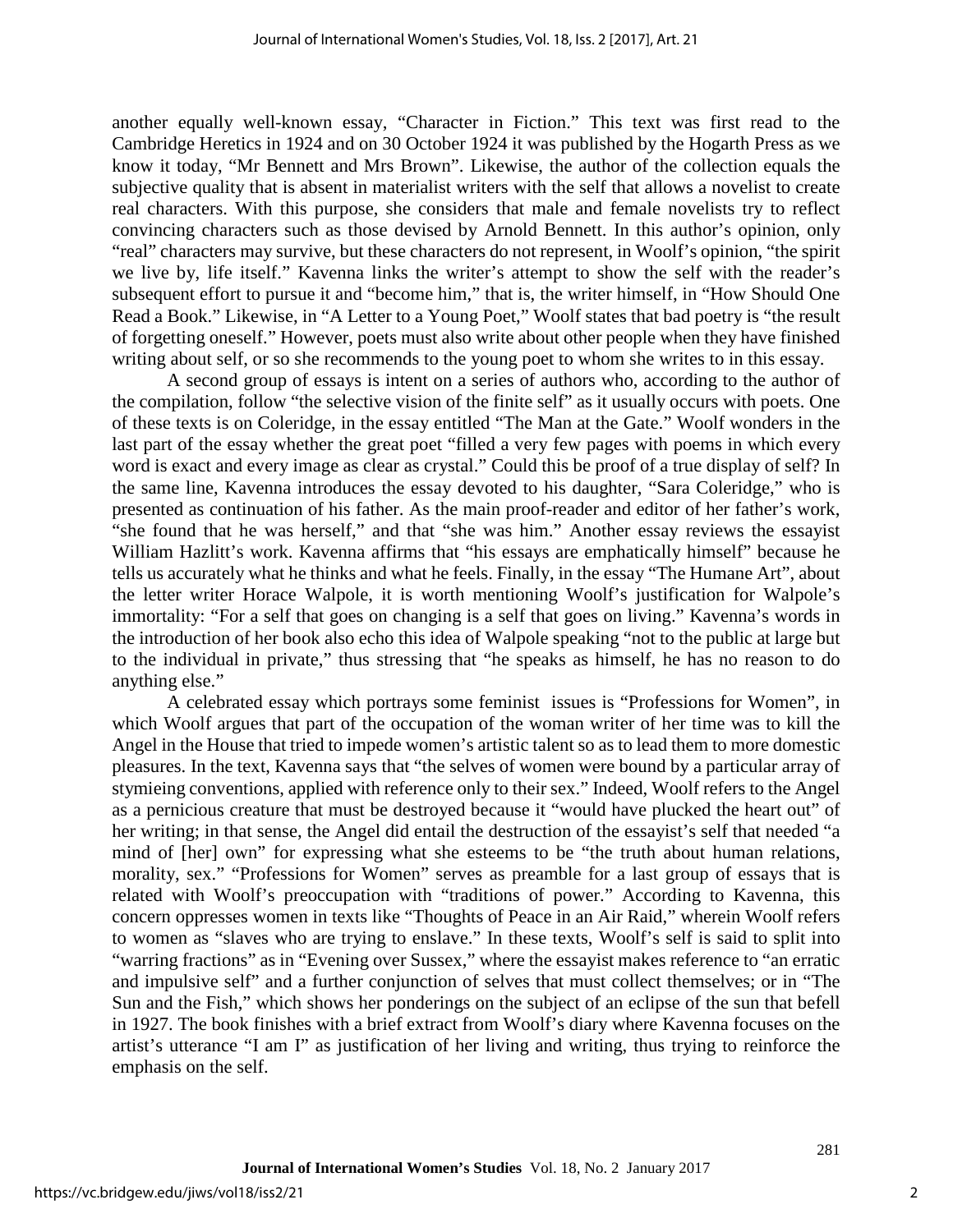This being said, this collection of essays does not add anything new to Woolf's vast nonfiction corpus. Kavenna's uncovering of the self in Woolf's essays does not include other meaningful references like the one appearing in "A Terribly Sensitive Mind," the poignant review of Katherine Mansfield's diary that Woolf dedicated to her friend after her death. In her comment of Mansfield's work, the essayist remarks, for instance, that "the diary is so private and so instinctive that it allows another self to break off from their self that writes and to stand a little apart watching it write. The writing self was a queer self; sometimes nothing would induce it to write."

Whoever reads this series of essays hoping to find Woolf's elucidation of self will encounter instead a somewhat arbitrary selection of texts dealing with women's hard situation in the Victorian period, some of her influential ideas about modernist literature, the artist's supposedly true character and some more or less known reviews of some authors and their work. All in all, the awareness of self might not be present in readers' mind after reading these essays.